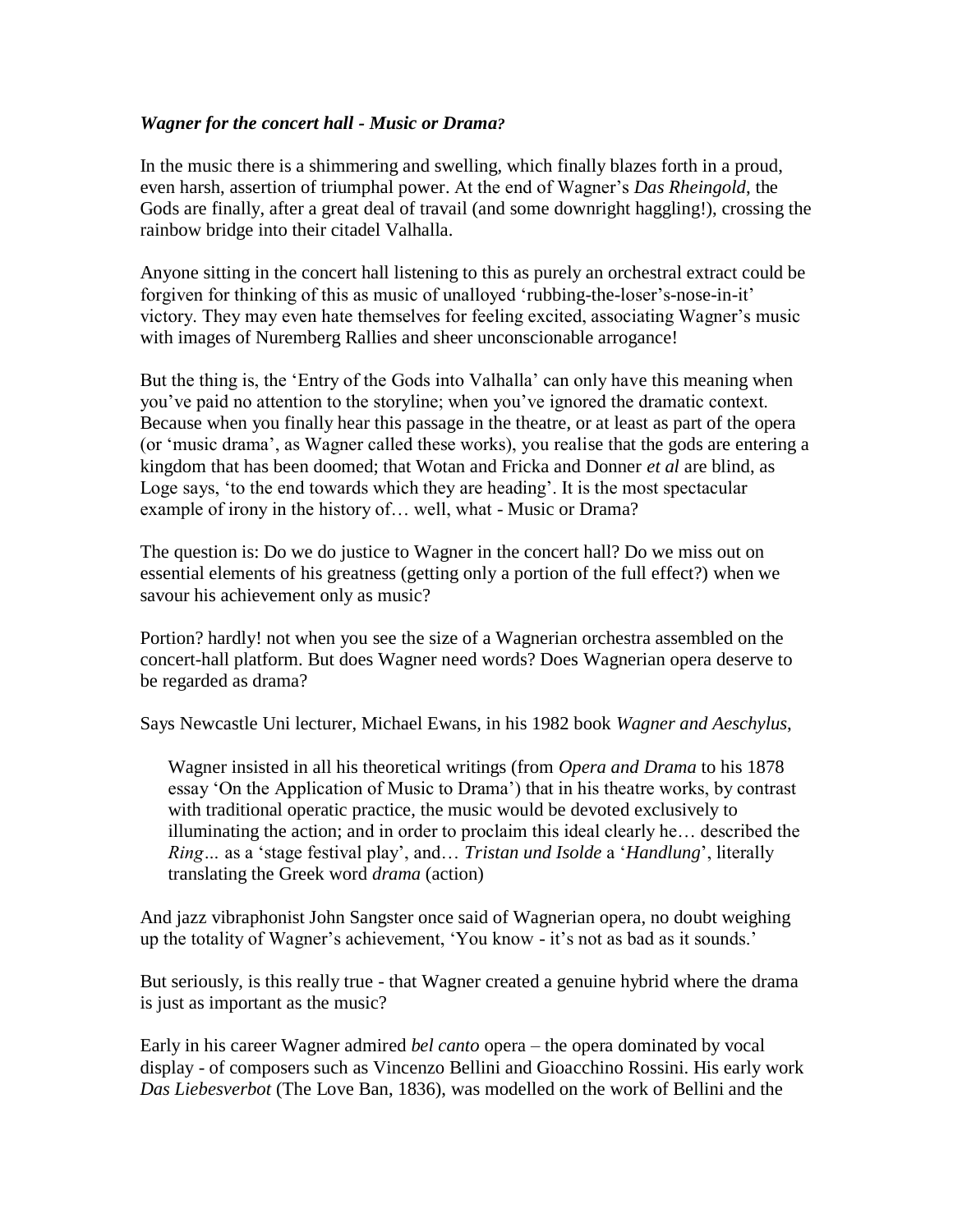French composer, Auber. There is certainly a deeper motivation lurking behind the later operas *The Flying Dutchman* (1843) and *Tannhäuser* (1845), and then, in the theoretical text *Opera and Drama* (1851), Wagner established and codified techniques for rendering music suitable for underscoring the drama - his famous theory of the *leitmotif*, for example, a musical theme associated with a particular person, thing or concept, which is musically transformed as that person, thing or concept proceeds through the plot, musically assisting audience members through the various developments in the progress of the drama. In *Opera and Drama* Wagner also explains how modulation (the changing of keys) - the musical device that powered the  $18<sup>th</sup>$  century symphony and sonata - could be used to express the changing shades of meaning and emotion in a sung line.

There's a fantastic example in Act II of *Die Walküre* (The Valkyrie), the second opera in Wagner's magnum opus, the *Ring* cycle.

Brünnhilde has come to tell Siegmund that he is to die in the duel with Hunding the next day. It's a grim prospect, but Siegmund is not too dejected as long as there's a chance of finding his beloved in eternity. 'Will Siegmund find Sieglinde there?' he asks, as his music modulates up a fourth, expressing his rising anticipation. 'Erdenluft muss sie noch athmen; Sieglinde sieht Siegmund dort nicht,' replies Brunnhilde. In other words, flatly 'no', as the music cadences on a chord a semitone lower than our ears expect, underscoring the disappointing message.

'But Wagner moved away from the ideal balance he achieved between words and music in *The Valkyrie*!' cry those who argue that Wagner's career proves the ultimate futility of marrying music with drama.

Their argument goes: Under the influence of the philosophers, first Ludwig Feuerbach and then Arthur Schopenhauer, (who believed that music was the highest of all arts), Wagner quietly dropped the theories of *Opera and Drama*. By the time of *Siegfried* and *Götterdämmerung* (the third and fourth instalments of the *Ring*), and the non-*Ring* opera *Tristan and Isolde*, he'd reverted to more standard operatic procedures, to set numbers, passages primarily of musical interest. In *Tristan and Isolde* (1865), as one commentator remarks, the words are little more than 'sonant carriers' of the music.

What this point of view fails to take into account, however, is the continuing development of Wagner's *musical-dramatic* ideas through the 1860s and 70s in such essays as *Beethoven* (1870) and *The Destiny of Opera* (1871). In these, as Jack M. Stein argues in *Wagner and the Synthesis of the Arts,* Wagner gradually expounded a musicaldramatic theory in which music and *visual action* were the two complementary elements, as you can see in the long sequences of pantomime in *The Mastersingers.* This doesn't disprove the validity of Wagner's ambitions: it proves that Wagner was too good a man of the theatre to persist in thinking that words alone are what an audience takes in during performance (a pity modern librettists don't take more notice!)

In fact, in *Götterdämmerung,* the last of the *Ring* operas, the one which provides most of the extractable concert hall items, Wagner's score actually reflects bigger dramatic